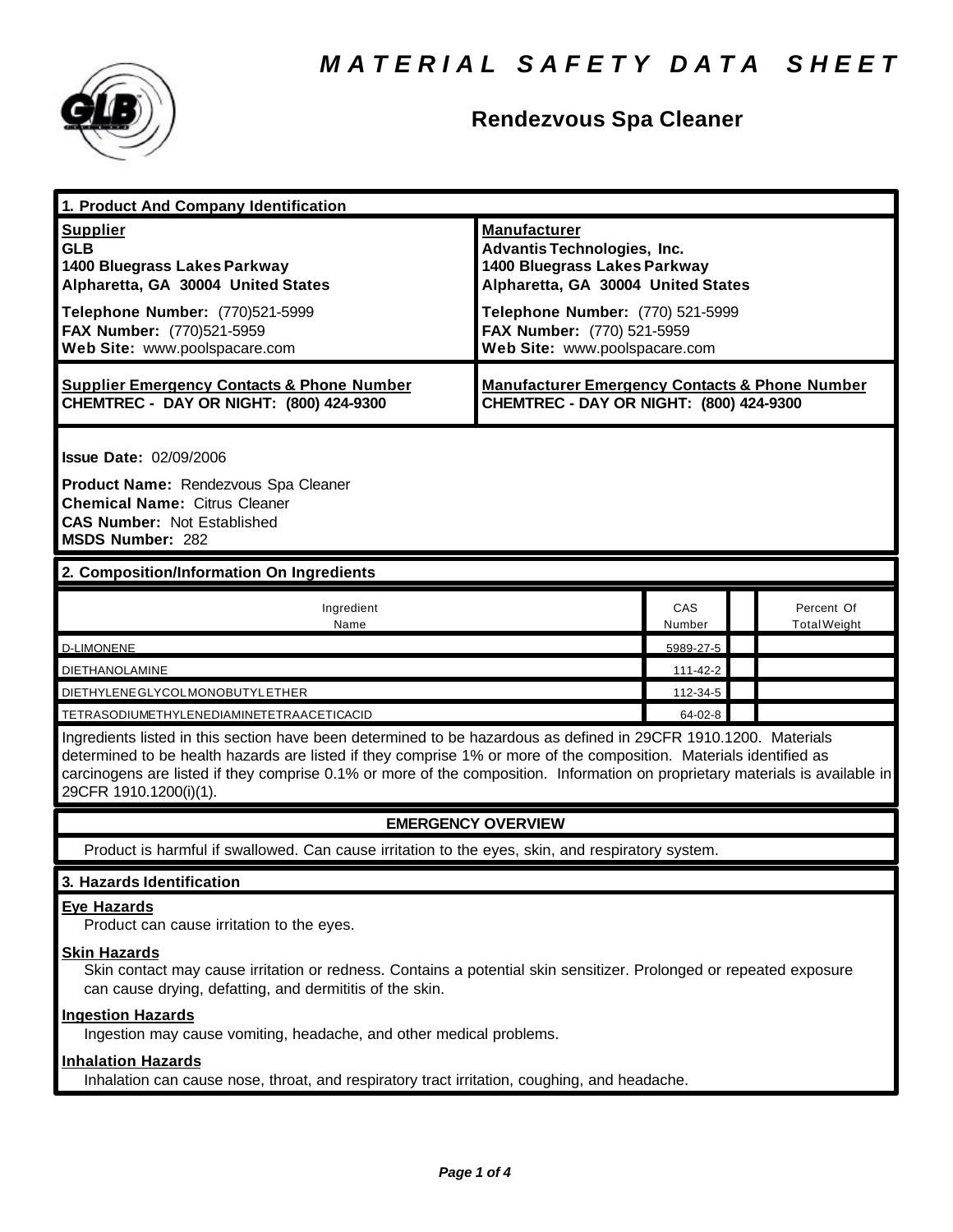# *M A T E R I A L S A F E T Y D A T A S H E E T*

# **Rendezvous Spa Cleaner**

## **4. First Aid Measures**

### **Eye**

Flush with water for at least 15 minutes. Seek medical attention.

### **Skin**

Wash affected area with copious amounts of soap and water. If irritation persists, seek medical attention.

### **Ingestion**

Seek medical attention immediately. Do not induce vomiting.

### **Inhalation**

If symptoms are noticed, move to fresh air. If symptoms persist, seek medical attention.

## **Fire Fighting (Pictograms)**



### **5. Fire Fighting Measures**

**Flash Point:** 123 °F 50 °C **Flammability Class:** Combustible **Lower Explosive Limit:** Not Determined **Upper Explosive Limit:** Not Determined

### **Fire And Explosion Hazards**

Combustible Liquid. Keep away from heat, sparks, and open flame. Guard against spontaneous combustion of improperly discarded cleaning rags. May form peroxides of unknown stability.

#### **Extinguishing Media**

Carbon Dioxide, foam, or dry chemical.

#### **Fire Fighting Instructions**

SCBA recommended. Smother to exclude air. Do not use water. Handle as an oil fire.

### **6. Accidental Release Measures**

Use personal protective equipment. Small spills can be wiped up. For larger spills, absorb spill with vemiculaite, sand, or other suitable material and collect for disposal. Do not hose spills down drains, sewers, or waterways. Move leaking containers to well ventilated area. Keep away from ignition sources and open flames.

### **Handling & Storage (Pictograms)**



### **7. Handling And Storage**

### **Handling Precautions**

Wear personal protective equipment. Avoid contact with skin, eyes, and clothes. Wash hands thoroughly after handling.

### **Storage Precautions**

Keep container closed. Store away from heat sources and open flames.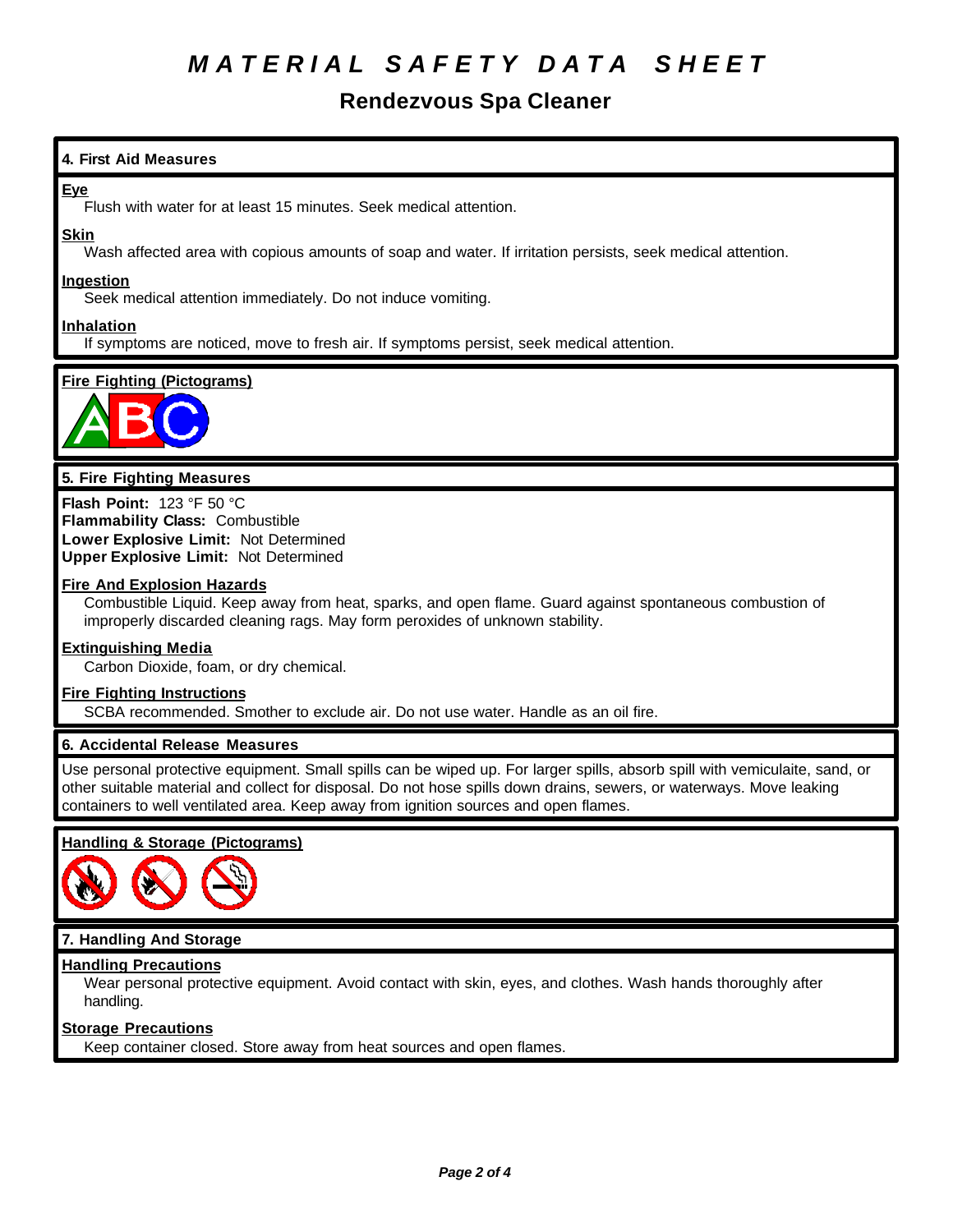# *M A T E R I A L S A F E T Y D A T A S H E E T*

# **Rendezvous Spa Cleaner**

## **Protective Clothing (Pictograms)**



### **8. Exposure Controls/Personal Protection**

### **Engineering Controls**

Use in well-ventilated areas.

### **Eye/Face Protection**

Safety glasses with side shields (or goggles) recommended.

### **Skin Protection**

Wear chemical impervious gloves.

### **9. Physical And Chemical Properties**

**Appearance**

Orange Liquid

**Odor Citrus** 

**Chemical Type:** Mixture **Physical State:** Liquid **Specific Gravity:** 0.984 **pH Factor:** 9.7-9.9

### **10. Stability And Reactivity**

**Stability:** Stable **Hazardous Polymerization:** Will not occur

### **Conditions To Avoid (Stability)**

Avoid temperatures over 123F.

### **Incompatible Materials**

Avoid contact with srong oxidizing agents and acidic agents including acidic clays, peroxides, halogens, vinyl chloride, and iodine pentaflouride.

### **Hazardous Decomposition Products**

Smoke may be acrid and fume irritating. Burning generates CO, CO2, and smoke.

### **Conditions To Avoid (Polymerization)**

Polymerization catalysts such as aluminum chloride and acidic clays.

### **11. Toxicological Information**

No toxilogical data exists for this product.

### **12. Ecological Information**

#### **Ecotoxicological Information**

No ecotoxilogical data exists for this product.

### **13. Disposal Considerations**

Dispose of in accordance with local, state, and federal regulations.